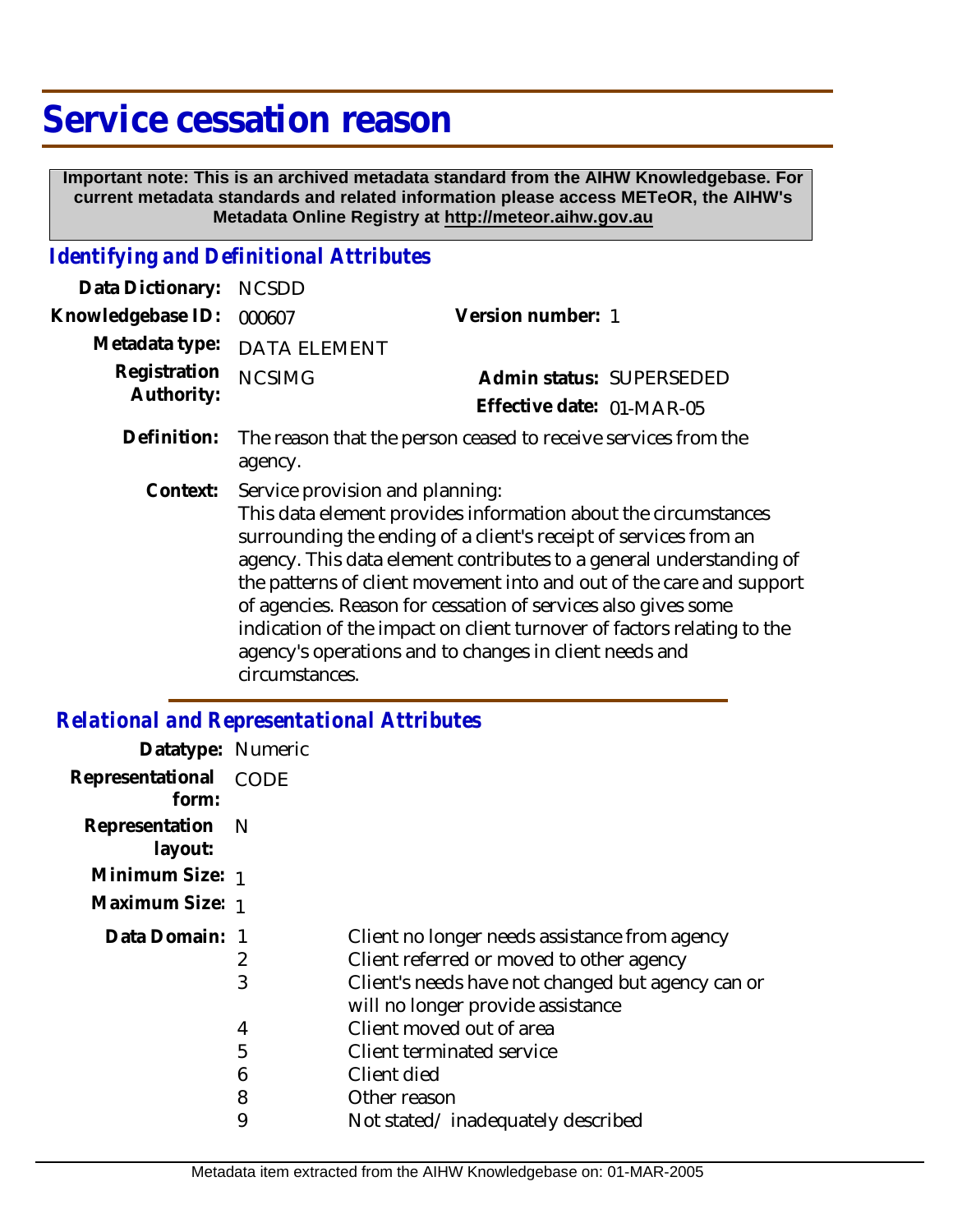Guide For Use: 1Client no longer needs assistance from agency: Where the problem is resolved or no longer exists or client is able to manage without the agency's assistance. Where the client has moved to another agency or form of assistance (either of their own choice or the agency 's) code 2 Client referred or moved to other agency, should be used.

> 2 Client referred or moved to other agency, includes situations where the client's changing dependency or need for assistance has reached the point where the agency can no longer provide the necessary assistance and the client is referred to a more appropriate agency. Includes situations where the agency's assistance is no longer provided because the client has moved onto another form of assistance (e.g. from home with a carer to an institutional or residential care setting or a supported accommodation care setting).

3 Client's needs have not changed but agency can or will no longer provide assistance

Includes situations where the client's need for assistance has not changed but the agency has ceased to provide assistance to the client because of the agency's resource limitations. This would usually be associated with a review of the relative need of all agency clients in order to decide on which clients have priority. Where the main reason the client ceased to receive services from the agency was because the client's increased level of need /dependency led to a referral to another agency or program that provides a higher level of community care, code 2 should be used. Also includes when an agency terminates service to a client for worker (or volunteer) occupational health and safety reasons. Safety issues may relate to the physical setting of service delivery (eg unsafe or unsanitary dwelling) or to concerns with the physical or emotional wellbeing of the worker (or volunteer) due to the client's behaviour.

4 Client moved out of area

The client ceased to receive assistance from the agency because the client moved out of the geographic area of coverage of the agency. That is, the reason the agency ceases to assist the client is primarily because of a change in client's residential location and not because of any change in their need for assistance. 5 Client terminated service

The decision to cease receiving assistance from the agency is made by the client. That is, it was the client's choice and not the result of any agency assessment of need or change in the client's external circumstances. If the client had not made this choice they would have continued to receive assistance from the agency.

**Collection Methods:** This data element should be recorded for clients who cease to